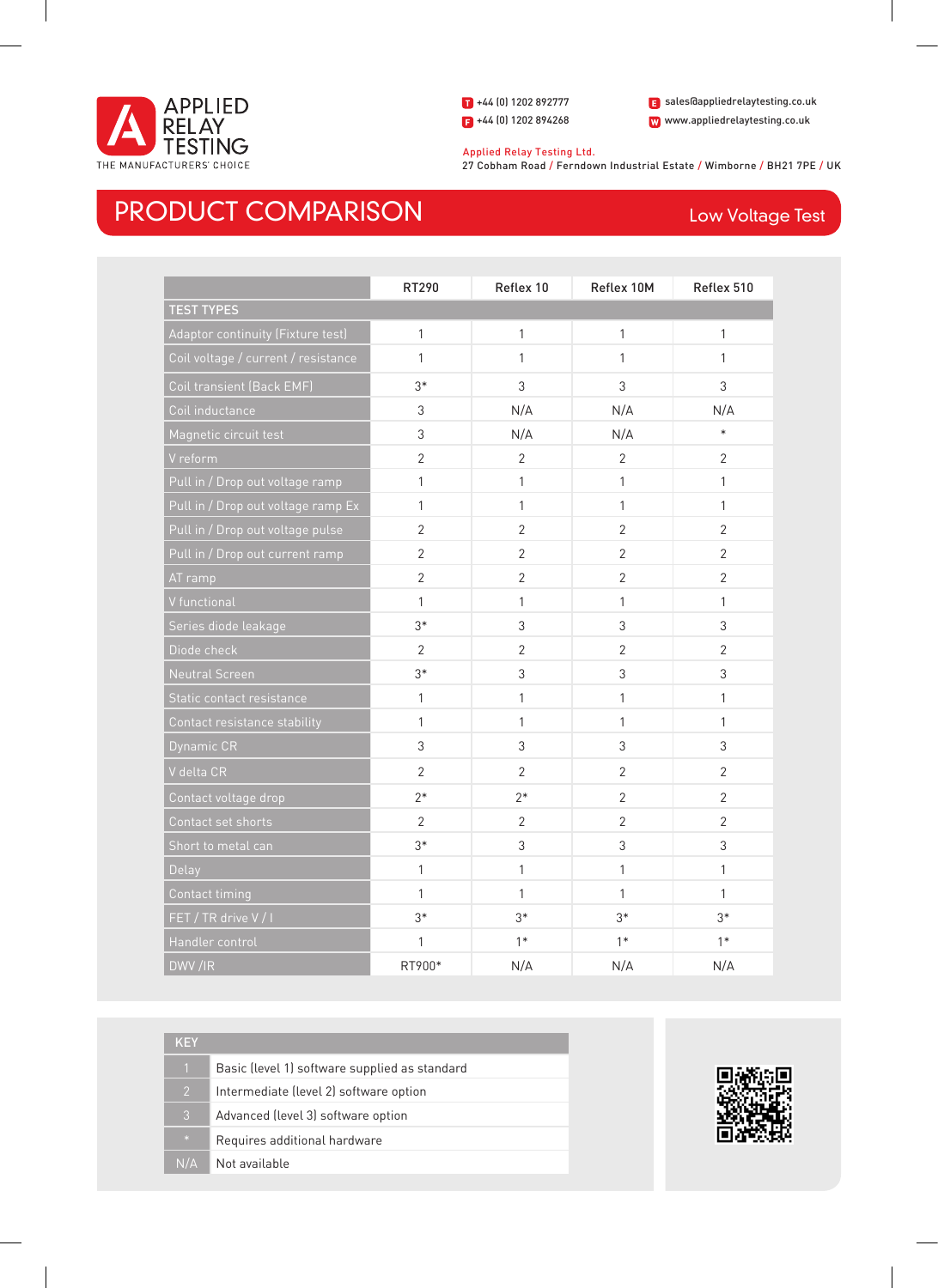

+44 (0) 1202 892777 +44 (0) 1202 894268

www.appliedrelaytesting.co.uk sales@appliedrelaytesting.co.uk

 Applied Relay Testing Ltd. 27 Cobham Road / Ferndown Industrial Estate / Wimborne / BH21 7PE / UK

## PRODUCT COMPARISON Low Voltage Test

|                                         |                     |                 | RT290                  | Reflex 10              | Reflex 10M          | Reflex 510          |
|-----------------------------------------|---------------------|-----------------|------------------------|------------------------|---------------------|---------------------|
| <b>COIL</b>                             |                     |                 |                        |                        |                     |                     |
| Connection                              |                     |                 | 4 -terminal            | 2-terminal             | 2-terminal          | 2-terminal          |
|                                         | Coil PSU            |                 | built in               | built in               | built in            | ASY0910             |
|                                         |                     | Low (V)         | $0 - 80$               | $0 - 80$               | $0 - 80$            | $0 - 80$            |
|                                         |                     | Accuracy        | $0.2\% + 10$ mV        | $0.8\% + 30$ mV        | $0.8\% + 30$ mV     | $0.8\% + 30$ mV     |
|                                         | VOLTAGE             | High (V)        | $0 - 370*$             | $0 - 370*$             | $0 - 370*$          | $0 - 370*$          |
| <b>DC</b>                               |                     | Accuracy        | $0.2\% + 200$ mV       | $0.8\% + 100$ mV       | $0.8\% + 100$ mV    | tbd                 |
|                                         |                     | Low (mA)        | $0 - 40$               | $0 - 40$               | $0 - 40$            | $0 - 40$            |
|                                         | CURRENT             | Accuracy        | $0.2\% + 300$ uA       | $0.4\% + 300$ uA       | $0.4\% + 300$ uA    | tbd                 |
|                                         |                     | High (mA)       | $0 - 400 / 1000*$      | $0 - 400$              | $0 - 400 / 1000*$   | $0 - 400$           |
|                                         |                     | <b>Accuracy</b> | $0.2\% + 2 \text{ mA}$ | $0.4\% + 2 \text{ mA}$ | $0.4\% + 2$ mA      | tbd                 |
| AC                                      | Coil PSU            |                 | ASY0710*               | N/A                    | built in            | ASY0910             |
|                                         | Voltage (Vrms)      |                 | $0 - 250*$             | N/A                    | $0 - 280$           | $0 - 280$           |
|                                         | Accuracy            |                 | tbd                    | N/A                    | 2%                  | 2%                  |
|                                         | Power (W)           |                 | $40*$                  | N/A                    | 20                  | 10                  |
|                                         | $F$ requency $(Hz)$ |                 | 50, 60, 400*           | N/A                    | 50, 60, 400         | 50, 60, 400         |
| Coil resistance accuracy<br>(1k @ 20mA) |                     | $0.3% + 2R$     | $0.8\% + 200$ mR       | $0.8\% + 200$ mR       | $0.8\% + 200$ mR    |                     |
|                                         | Temperature probe   |                 | $\ast$                 | $\ast$                 | $\ast$              | $\ast$              |
|                                         | VOLTAGE             | Low (V)         | $0 - 2.048$            | $0 - 3.22$             | $0 - 3.22$          | $0 - 3.22$          |
|                                         |                     | High (V)        | $0 - 20.48$            | $0 - 32.20$            | $0 - 32.20$         | $0 - 32.20$         |
|                                         |                     | Accuracy        | $0.5% + 10$ mV         | $0.8\% + 0.1\%$ FSD    | $0.8\% + 0.1\%$ FSD | $0.8\% + 0.1\%$ FSD |
| TRANSITOR / FET DRIVE                   |                     | Low (mA)        | $0 - 2.048$            | $0 - 2.090$            | $0 - 2.090$         | $0 - 2.090$         |
|                                         |                     | Accuracy        | $0.5% + 3 uA$          | 0.8%+0.1% FSD          | 0.8%+0.1% FSD       | 0.8%+0.1% FSD       |
|                                         | CURRENT             | High (mA)       | $0 - 20.48$            | $0 - 20.90$            | $0 - 20.90$         | $0 - 20.90$         |
|                                         |                     | Accuracy        | $0.5% + 30 uA$         | $0.8\% + 0.1\%$ FSD    | $0.8\% + 0.1\%$ FSD | 0.8%+0.1% FSD       |

| <b>KEY</b> |                     |
|------------|---------------------|
| $\ast$     | Optional            |
|            | N/A Not available   |
|            | tbd   To be defined |